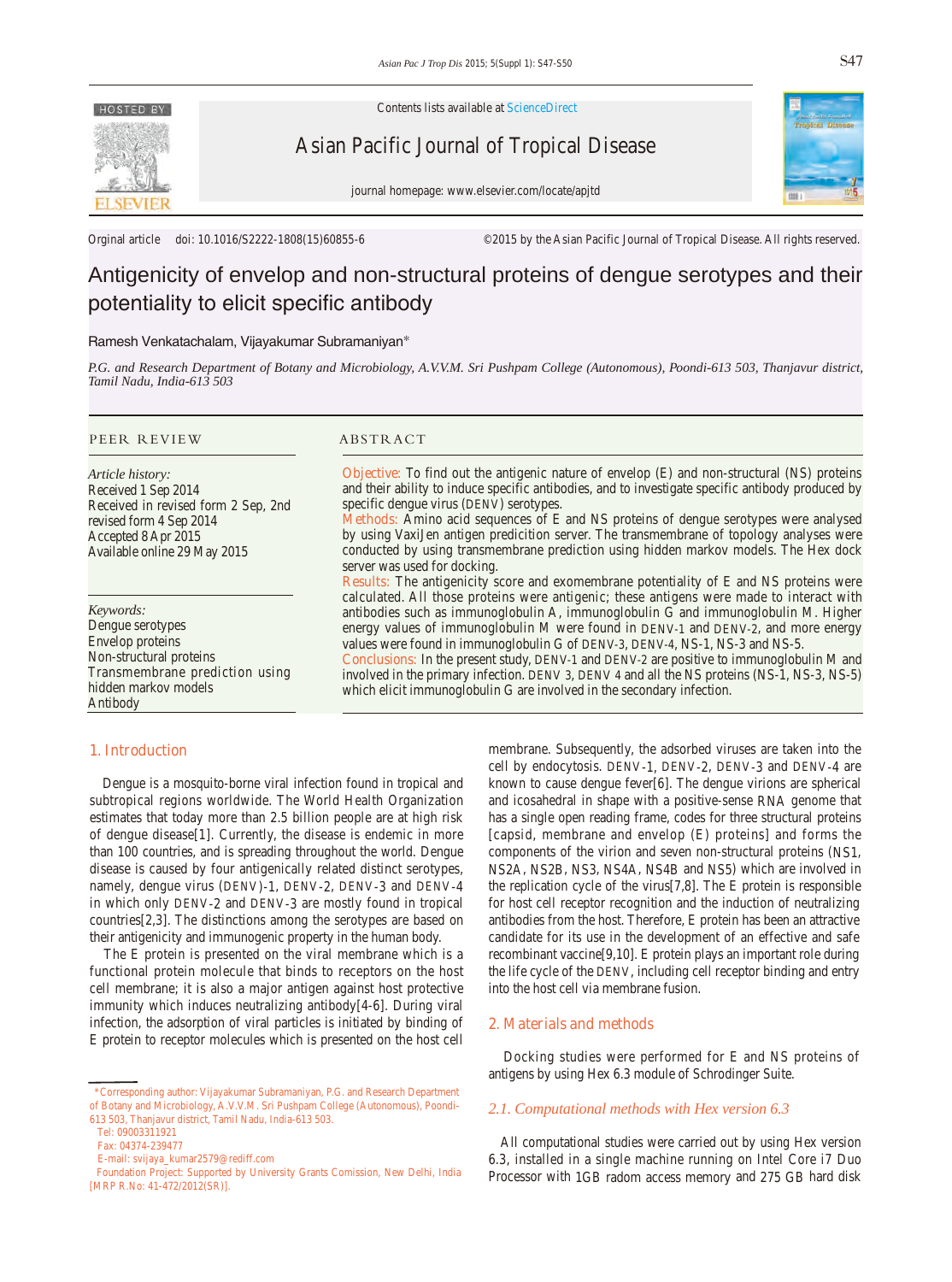with black Dell Inspiron version 7.0 as the operating system.

### *2.2. Antigen prediction with VaxiJen*

 Amino acid sequences of E and NS proteins of dengue serotypes DENV-1, DENV-2, DENV-3, DENV-4, NS-1 and NS-3 were retrieved in SWISS-Prot database (http://us.expasy.org/sprot)[11] and analyzed by using VaxiJen V. 2.0 antigen prediction server (www.Ddgpharmofac.netvaxigen)[12].

# *2.3. Transmembrane of topology with transmembrane prediction using hidden markov models (TMHMM)*

 Each amino acid sequence was then subjected to transmembrane topology analysis by using TMHMM V. 2.0 prediction server in order to identify exomembrane (surface exposed) amino acid sequences of each protein[13].

#### **3. Results**

## *3.1. Potentiality of E and NS proteins as antigens*

 Four E proteins of DENV serotypes, causing dengue fever, were selected for the present study. Full length of E proteins was ranging from 480 to 495 amino acids. The antigenicity of the entire E proteins was determined based on the VaxiJen score (Figure1) and topology of the transmembrane (Figure 2). E proteins of DENV having antigenic score > 0.4 were predicted as antigenic. From the results obtained, it was found that all the four E proteins were antigenic (Table 1) and the VaxiJen scores were ranging from 0.6723 to 0.7459 (Table 1). Out of four E proteins, DENV-1 showed the highest VaxiJen score (0.745 9). The basic criterion of a good antigen is that it must be exposed outside the membrane. The results of the transmembrane topology analyses revealed that all the four E proteins enzymes were fully exposed outside the membrane, and thereby qualified as antigenic. Thus, the four E proteins showed antigenic property by having VaxiJen score greater than the threshold value (0.4) and the exomembrane topology (Table 1).

### **VaxiJen results**

# **Model selected: virus**

#### **Threshold for this model: 0.4**

#### **Your sequence:**

MRCVGIGSRDFVEGLSGATWVDVVLEHGSCV TTMAKDKPTLDIELLKTEVTNPAVLRKLCIE AKISNTTTDSRCPTQGEATLVEEQDANFVCR RTFVDRGWGNGCGLFGKGSLLTCAKFKCVTK LEGKIVQYENLKYSVIVTVHTGDQHQVGNES TEHGTTATTTPQAPTTEIQLTDYGALTLDCS PRTGLDFNEMVLLTMKEKSWLVHKQWFLDLP LPWTSGASTSQETWNRQDLLVTFTAHAKKQ EVVVLGSQEGAMHTALTGATEIQTSGTTTIF AGHLKCRLKMDKLTLKGMSYVMCTGSFKLEK EVAETQHGTVLVQIKYEGTDAPCKIPFSTQD EKGVTQNGRLITANPIVTDKEKPVNIEAEPP FGESYIVIGAGEKALKLSWFKKGSSIGKMFE ATARGARRMAILGDTAWDFGSIGGVFTSVGK LVHQIFGTAYGVLFSGVSWTMKIGIGVLLTW LGLNSRSTSLSMTCIVAGLVTLYLGVMVQA

Overall predicition for the antigen = 0.7459 (probable **ANTIGEN**)

| $#$ Length: 495                       |         |         |     |  |
|---------------------------------------|---------|---------|-----|--|
| # Number of predicted TMHs: 2         |         |         |     |  |
| # Exp number of AAs in TMHs: 49.29563 |         |         |     |  |
| # Exp number, first 60 AAs:           |         | 0.00275 |     |  |
| # Total prob of N-in:                 |         | 0.10329 |     |  |
| TMHMM2.0                              | outside |         | 442 |  |
| TMHMM2.0                              | TMhelix | 443     | 465 |  |
| TMHMM2.0                              | inside  | 466     | 471 |  |
| TMHMM2.0                              | TMhelix | 472     | 494 |  |



#### **Table 1**

Antigenicity of E and NS proteins of DENV serotypes.

| Enzymes              | VaxiJen | <b>Topology</b> | Antigenicity |  |
|----------------------|---------|-----------------|--------------|--|
|                      | score   |                 |              |  |
| E protein of DENV-1  | 0.7459  | Exomembrane     | Antigen      |  |
| E protein of DENV-2  | 0.6749  | Exomembrane     | Antigen      |  |
| E protein of DENV-3  | 0.7395  | Exomembrane     | Antigen      |  |
| E protein of DENV-4  | 0.6723  | Exomembrane     | Antigen      |  |
| NS-1 protein of DENV | 0.6126  | Exomembrane     | Antigen      |  |
| NS-3 protein of DENV | 0.4929  | Exomembrane     | Antigen      |  |
| NS-5 protein of DENV | 0.4600  | Exomembrane     | Antigen      |  |

 The important NS proteins, NS1, NS3 and NS5 of DENV serotypes were analyzed for antigenicity. The antigenicity of the entire NS proteins was determined based on the VaxiJen score and topology of the transmembrane. From the results obtained, it was found that all the three NS proteins were antigenic and the VaxiJen scores were ranging from 0.4600 to 0.6126. The results of the transmembrane topology analyses revealed that all the three NS proteins were fully exposed outside the membrane, and thereby qualified as antigenic (Table 1).

### *3.2. Molecular docking of E and NS proteins with antibodies*

 The 3D structure of the E and NS proteins were provided with five ligand binding sites except NS-1 in which only two ligand binding sites presented. The number of active binding site was four in the case of DENV-2, DENV-3 and DENV-4. Binding site-2 was recognized as an active binding site for DENV-1 and NS-5. For NS1 and NS3, the active binding site was found in the ligand binding site-1 on the protein molecule. Molecular docking was performed between the E and NS protein antigens of DENV and antibody molecules, immunoglobulin A (IgA), immunoglobulin M (IgM) and immunoglobulin G (IgG) (Figures 3a-3c).



**Figure 3a.** 3D structure of IgA antibody.

**Figure 1.** Antigenicity of E proteins of DENV-1.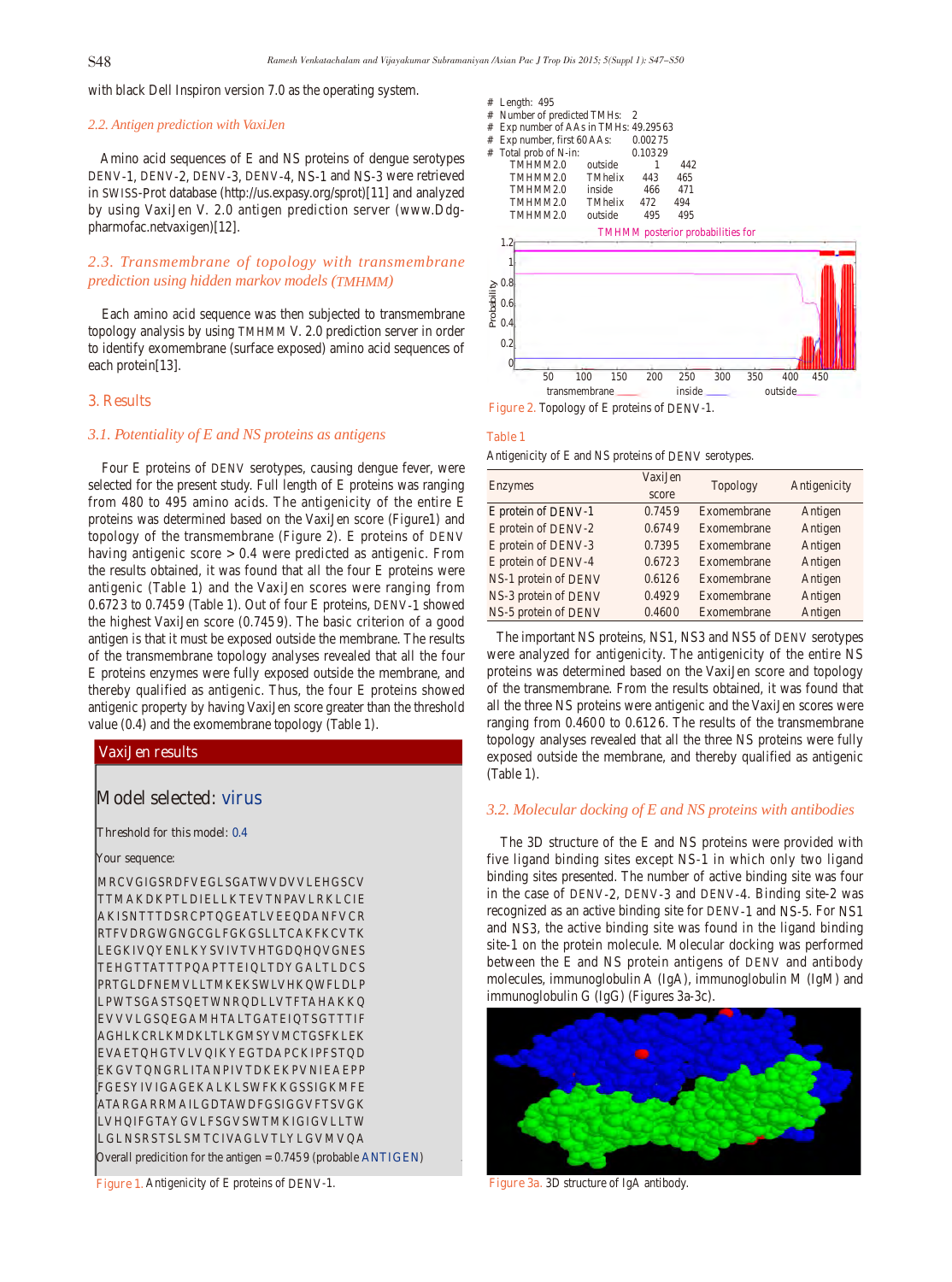

**Figure 3b.** 3D structure of IgM antibody.



**Figure 3c.** 3D structure of IgG antibody.

 The above target proteins (antigens) and ligands (antibodies) were geometrically optimized. All the ligand molecules were docked against the active sites of the target antigen by using Hex software. The docking results were presented in the form of negative energy values. In the docking studies, higher negative energy values represent high binding affinity between the receptor and ligand molecules, indicating the higher efficiency of the antibodies. Docking of DENV-1 E protein with antibodies IgA, IgM and IgG produced energy values such as -667.20, -689.22 and -666.25 respectively. Among the three antibodies, IgM showed a higher negative energy value of -689.22 than that of IgA and IgG (Figure 4).



**Figure 4.** Molecular docking of IgM with DENV-1.

Similarly, all the antibodies were also docked with other three

proteins of the DENV serotypes. DENV-2 E protein also showed a higher negative energy value of -650.65 with IgM. When DENV-3 and DENV-4 E proteins were docked with antibodies, IgG showed the higher negative energy values of -681.60 and -699.03 respectively which were higher than that of IgA and IgM (Figure 5). Similarly, NS proteins of the DENV genome were also docked with the three antibodies, IgA, IgM and IgG. When the NS-1 was docked with the above antibodies, IgG showed the higher negative energy value of -778.50 (Figure 6). NS-3 also showed higher negative value of -693.62 when docked with IgG. In the docking between NS-5 and three antibodies IgA, IgM and IgG, IgG showed higher negative value of -730.82. Thus, all the NS proteins showed an effective interaction with the IgG antibody (Table 2).



**Figure 5.** Molecular docking of IgG with DENV-4.



**Figure 6.** Molecular docking IgG with NS-1. **Table 2**

Results of molecular docking (Hex) between antibodies of E and NS proteins.

|     |  | Antibody DENV-1 DENV-2 DENV-3 DENV-4 NS-1                             |  | $NS-3$ | $NS-5$ |
|-----|--|-----------------------------------------------------------------------|--|--------|--------|
| IgA |  | $-667.20$ $-604.50$ $-660.29$ $-630.55$ $-670.79$ $-641.56$ $-576.53$ |  |        |        |
| IgM |  | $-689.22$ $-650.65$ $-660.05$ $-674.74$ $-591.00$ $-671.95$ $-684.93$ |  |        |        |
| IgG |  | $-666.25$ $-602.38$ $-681.60$ $-699.03$ $-778.50$ $-693.62$ $-730.82$ |  |        |        |

### **4. Discussion**

 Drug design is the inventive process of finding new medications based on the knowledge of a biological target[14]. The drug is the most common organic small molecule that activates or inhibits the function of a biomolecule such as a protein, which in turn results in a therapeutic benefit to the patient. In the most basic sense, drug design involves the design of small molecules that are complementary in shape and charge to the biomolecular target with which they interact and therefore will bind to it[15]. This type of modeling is often referred to computer-aided drug design. Finally, drug design that relies on the knowledge of the three-dimensional structure of the biomolecular target is known as structure-based drug design. Thus, the drug design is the design of a small molecule that